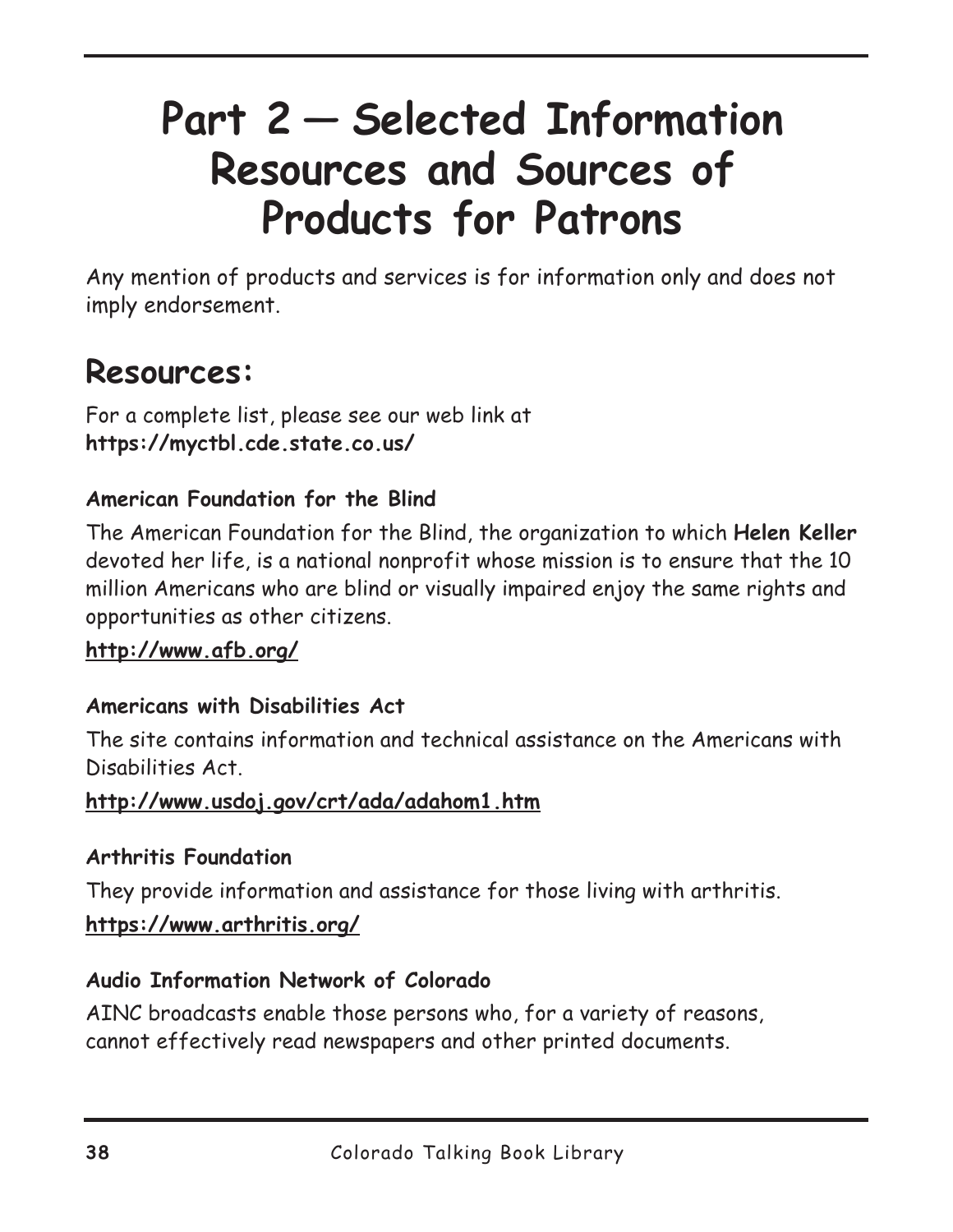Broadcasting 24 hours a day, 7 days a week, AINC utilizes remote and local area volunteers who read from over 75 newspapers that cover the four main regions across Colorado. AINC also reads various magazines, newsletters, public service announcements, calendars of events, grocery and retail ads and employment opportunity news, and original material not available from other resources.

303-786-7777 or 1-877-443-2001 Toll-Free **http://www.aincolorado.org/**

#### **Benefits CheckUp**

From National Council on Aging — Benefits CheckUp helps thousands every day to find programs for people ages 55 and over that may pay for some of their costs of prescription drugs, health care, utilities, and other essential items or services.

#### **https://www.benefitscheckup.org/**

#### **Blind Institute of Technology**

A 501 C3 connecting job seekers with disabilities and employers.

#### **https://blindinstituteoftechnology.org/**

#### **Brain Injury Alliance Colorado**

The Brain Injury Alliance of Colorado is the go-to resource for help and services for survivors of an injury to the brain, their families and providers.

#### **http://biacolorado.org/**

#### **Center for Inclusive Design and Engineering**

Our mission is to empower individuals with disabilities to achieve their highest potential through the use of assistive technology, by providing exemplary clinical services, consultation, education, research and innovative technology development. They are located in Denver.

#### 303-315-1280 **GeneralInfo@AT-Partners.org**

#### **http://www.ucdenver.edu/academics/colleges/medicalschool/programs/ atp/Pages/AssistiveTechnologyPartners.aspx**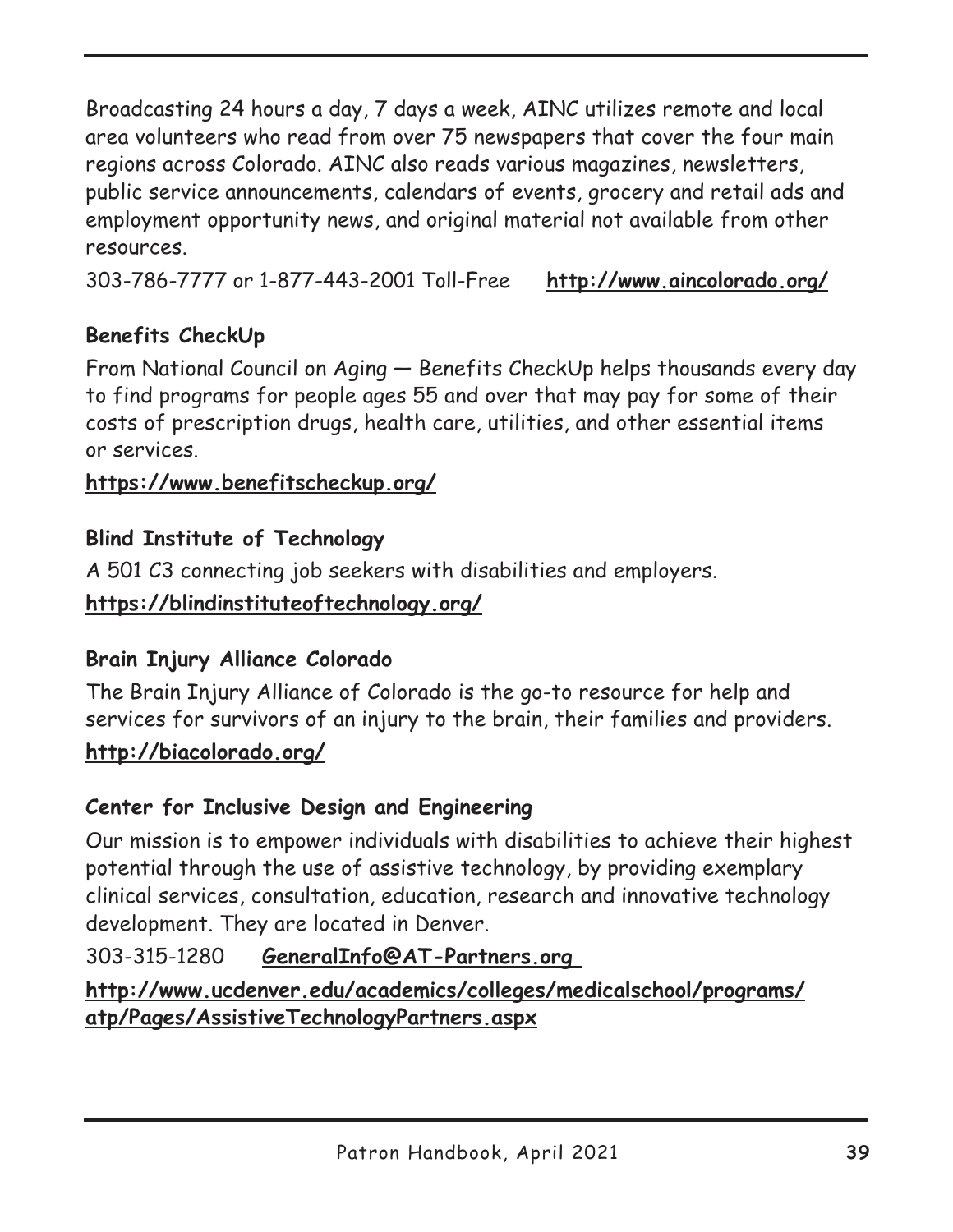#### **Colorado Center for the Blind**

The Colorado Center for the Blind embodies the National Federation of the Blind philosophy, teaching that with proper training, opportunity, and positive attitude, blind people compete on terms of equality with their sighted peers and fully participate in their community. The CCB serves all those affected by an individual's blindness through a world-class staff, resources, and facilities supported by a solid, diversified funding base. Center participants become successful people and participate actively in the blind and greater community.

2233 W. Shepperd Ave. 303-778-1130

Littleton, CO 80120 **http://www.cocenter.org/**

#### **Davis Phinney Foundation**

This non-profit helps people with Parkingson's to live well today.

#### **https://www.davisphinneyfoundation.org/**

#### **Disability Resources**

Disability Resources, Inc. is a nonprofit 501(c)(3) organization established to promote and improve awareness, availability and accessibility of information that can help people with disabilities live, learn, love, work and play independently. This includes disseminating information about books, pamphlets, magazines, newsletters, videos, databases, government agencies, nonprofit organizations, telephone hotlines, and on-line services that provide free, inexpensive or hard-to-find information**.**

#### **http://www.disabilityresource.org/**

# **Division of Vocational Rehabilitation**

The Division of Vocational Rehabilitation offers specialized training programs to help people who are blind or visually impaired become independent at home, in the community and in employment. Training may be provided through the Center-based Personal Adjustment Training Program or the Field-based Rehabilitation Teaching/Orientation and Mobility Program. Instructional services are provided at the Center, at the individual's home, on the job site, and/or in other community settings**.**

**303-866-4150 Voc.Rehab@state.co.us http://www.dvrcolorado.com/**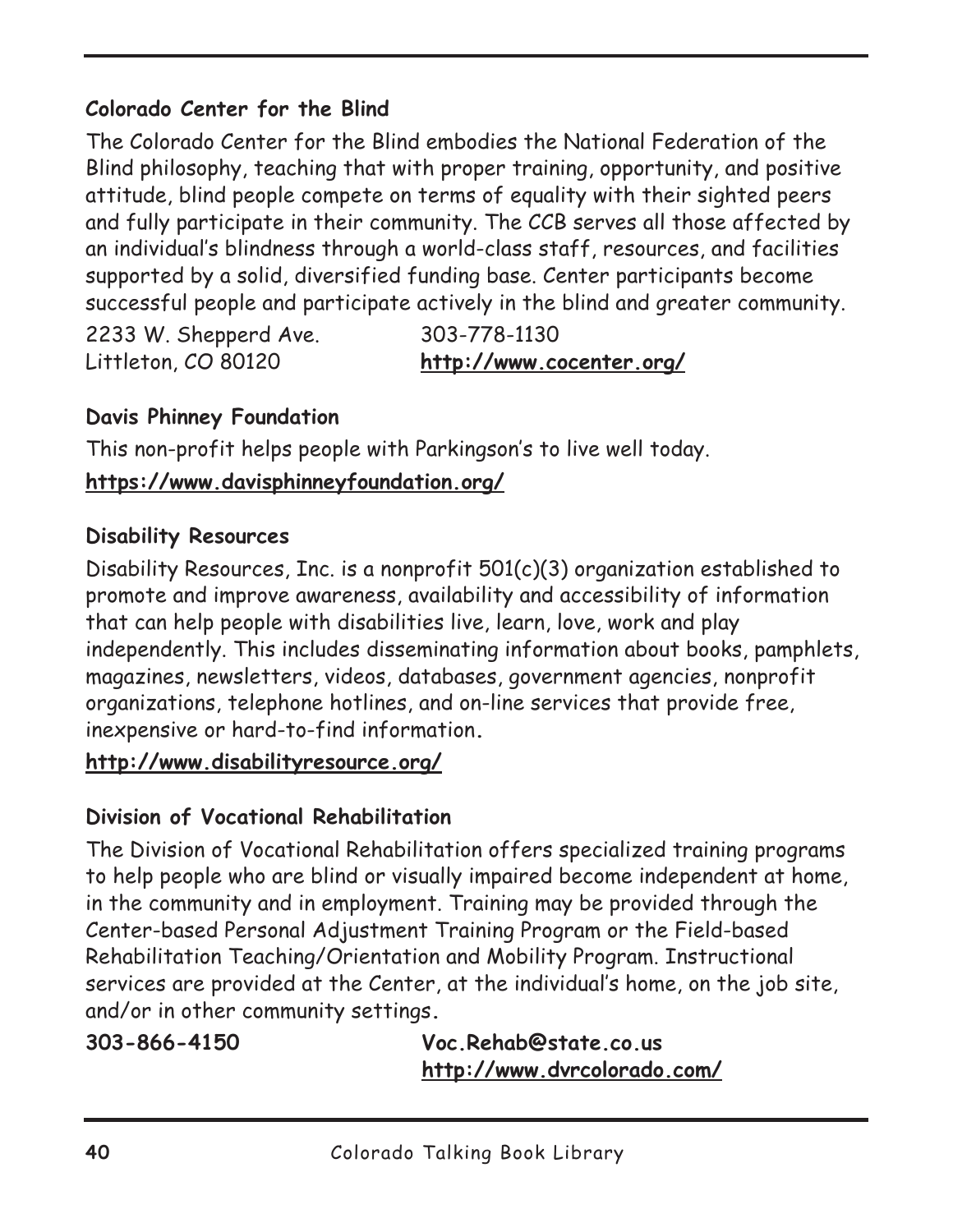#### **Ensight Skills Center**

The mission of the Ensight Skills Center is to provide clients with low vision the opportunity to enhance their life skills, independence and self-confidence in a safe environment through adaptive technology and training. Ensight Skills Center is dedicated to giving the individual the opportunity to remain independent and safe in one's own home. Located in Denver, Fort Collins and Greeley.

970-407-9999 or 866-407-9990 **http://www.ensightskills.org**

#### **Foundation for Fighting Blindness**

The mission of the Foundation is to drive research providing preventions, treatments and cures for people affected by blinding retinal diseases. There is a Denver Chapter.

#### **http://www.blindness.org/**

#### **LD Online**

The leading website on learning disabilities for parents, teachers, and other professionals.

#### **http://www.ldonline.org**

#### **Learning Ally**

A national nonprofit, volunteer organization, Learning Ally has been the leading library of accessible audiobooks for students with disabilities such as visual impairment or dyslexia that make reading standard print difficult or impossible.

800-221-4792 **Custserv@LearningAlly.org http://www.learningally.org**

#### **Learning Disabilities Association of America**

Learning Disabilities Association is dedicated to identifying causes and promoting prevention of learning disabilities and to enhancing the quality of life for all individuals with learning disabilities and their families by encouraging effective identification and intervention, fostering research, and protecting their rights under the law.

#### **https://ldaamerica.org/**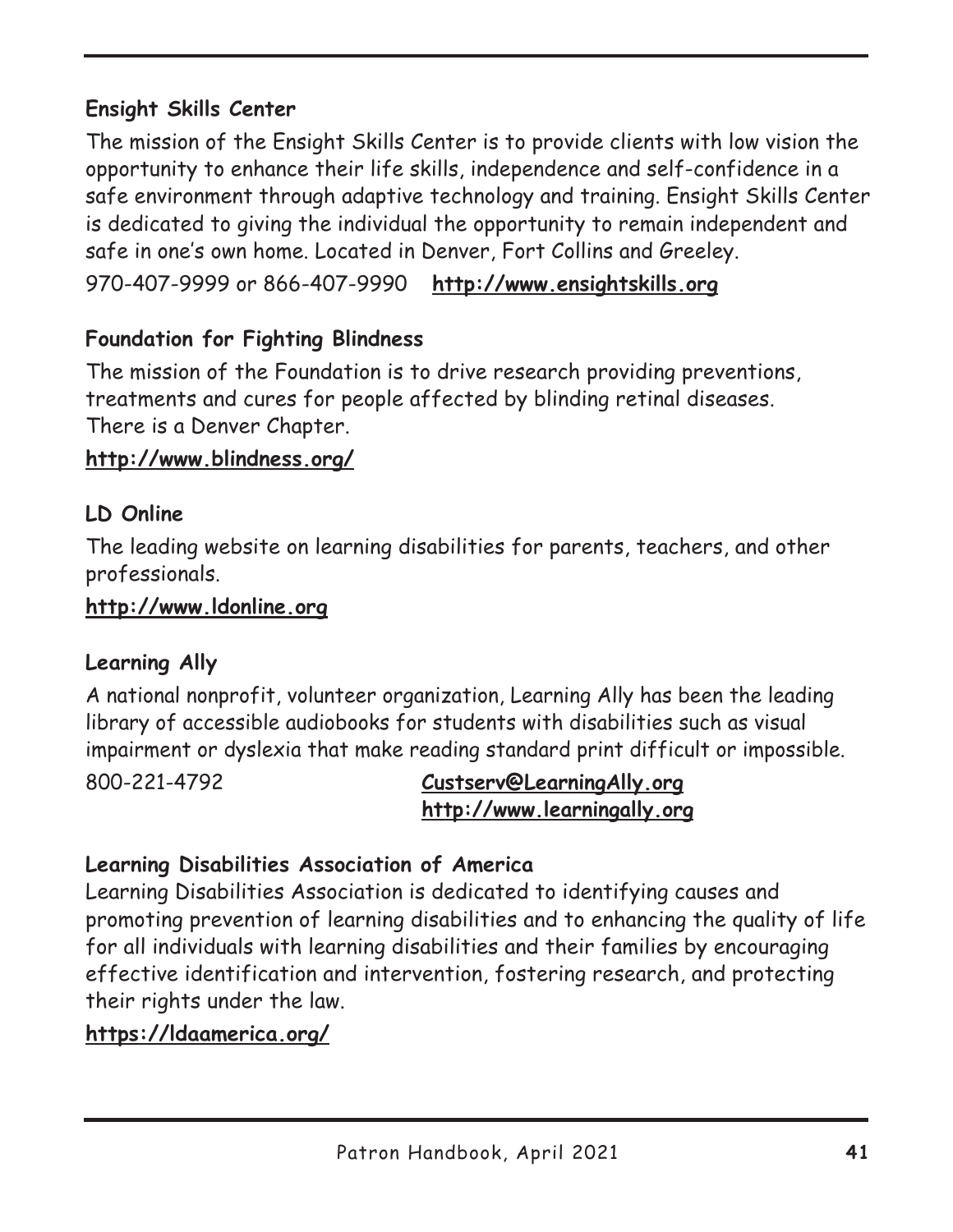#### **Lighthouse Center for Vision Loss**

Lighthouse helps clients maintain vibrant, independent lives with the help of tools, training, and social/emotional support. They serve individuals of all ages with all stages of vision loss. They offer training services via Skype and courses via correspondence. Our trainings also are available for family members or staff who work with individuals who have vision loss.

218-624-4828 **info@lcfvl.org http://www.lcfvl.org/**

#### **National Federation of the Blind**

Founded in 1940, the National Federation of the Blind (NFB) is the nation's largest and most influential membership organization of blind persons. The purpose of the National Federation of the Blind is two-fold — to help blind persons achieve self-confidence and self-respect and to act as a vehicle for collective self-expression by the blind.

| 303-778-1130 or | http://www.nfb.org                      |
|-----------------|-----------------------------------------|
| 800-401-4632    | http://www.nfbco.org (Colorado Chapter) |

#### **NFB Newsline**

Provides 250 newspapers, 4 Spanish-language newspapers and several magazines including The Economist to the print disabled. The service is accessed via the telephone. The toll-free centralized call-in center provides service on demand to any subscriber. This also enables those to have access to all content when traveling throughout the United States 24 hours a day, 7 days a week. To sign up for the service, please call the library.

#### **National Multiple Sclerosis Society**

The Society's mission is: People affected by MS can live their best lives as we stop MS in its tracks, restore what has been lost and end MS forever.

**http://www.nationalmssociety.org/**